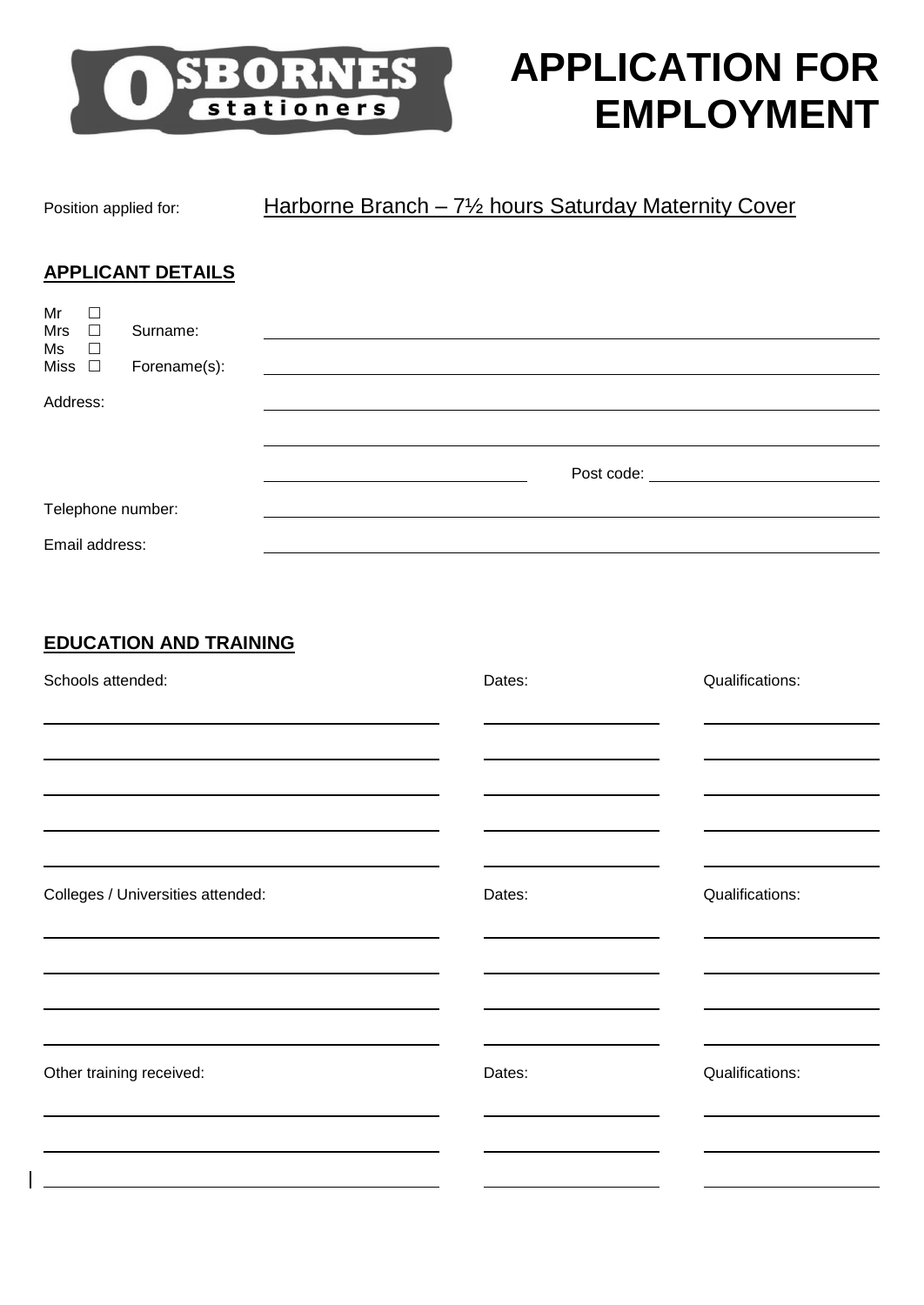#### **EMPLOYMENT HISTORY**

| Dates:                                   | Name and address of employer: | Position:                                                   | Reason for leaving: |
|------------------------------------------|-------------------------------|-------------------------------------------------------------|---------------------|
|                                          |                               |                                                             |                     |
|                                          |                               |                                                             |                     |
|                                          |                               |                                                             |                     |
|                                          |                               |                                                             |                     |
|                                          |                               |                                                             |                     |
|                                          |                               |                                                             |                     |
|                                          |                               |                                                             |                     |
|                                          |                               |                                                             |                     |
|                                          |                               |                                                             |                     |
|                                          |                               |                                                             |                     |
|                                          |                               |                                                             |                     |
| Current notice period required (if any): |                               | <u> 1990 - Andrea Andrews, amerikansk politik (d. 1980)</u> |                     |

#### **REFERENCES**

Please list names and addresses of two persons from whom we may obtain both work and character references.

| 1. | Name:<br><u> 1980 - Andrea Andrew Maria (h. 1980).</u>                                                               | 2. | Name: |  |
|----|----------------------------------------------------------------------------------------------------------------------|----|-------|--|
|    | Address:                                                                                                             |    |       |  |
|    |                                                                                                                      |    |       |  |
|    |                                                                                                                      |    |       |  |
|    |                                                                                                                      |    |       |  |
|    | We reserve the right to contact past employers. Current employers will only be approached upon your acceptance of an |    |       |  |
|    |                                                                                                                      |    |       |  |

offer of employment.

I agree that references other than from a current employer may be sought in advance of an offer of employment.  $Y$   $Y$ es  $\Box$  No  $\Box$ 

#### **INTERVIEW ARRANGEMENTS**

If you need any particular arrangements to be made in order for you to be interviewed for this position at our premises, please give details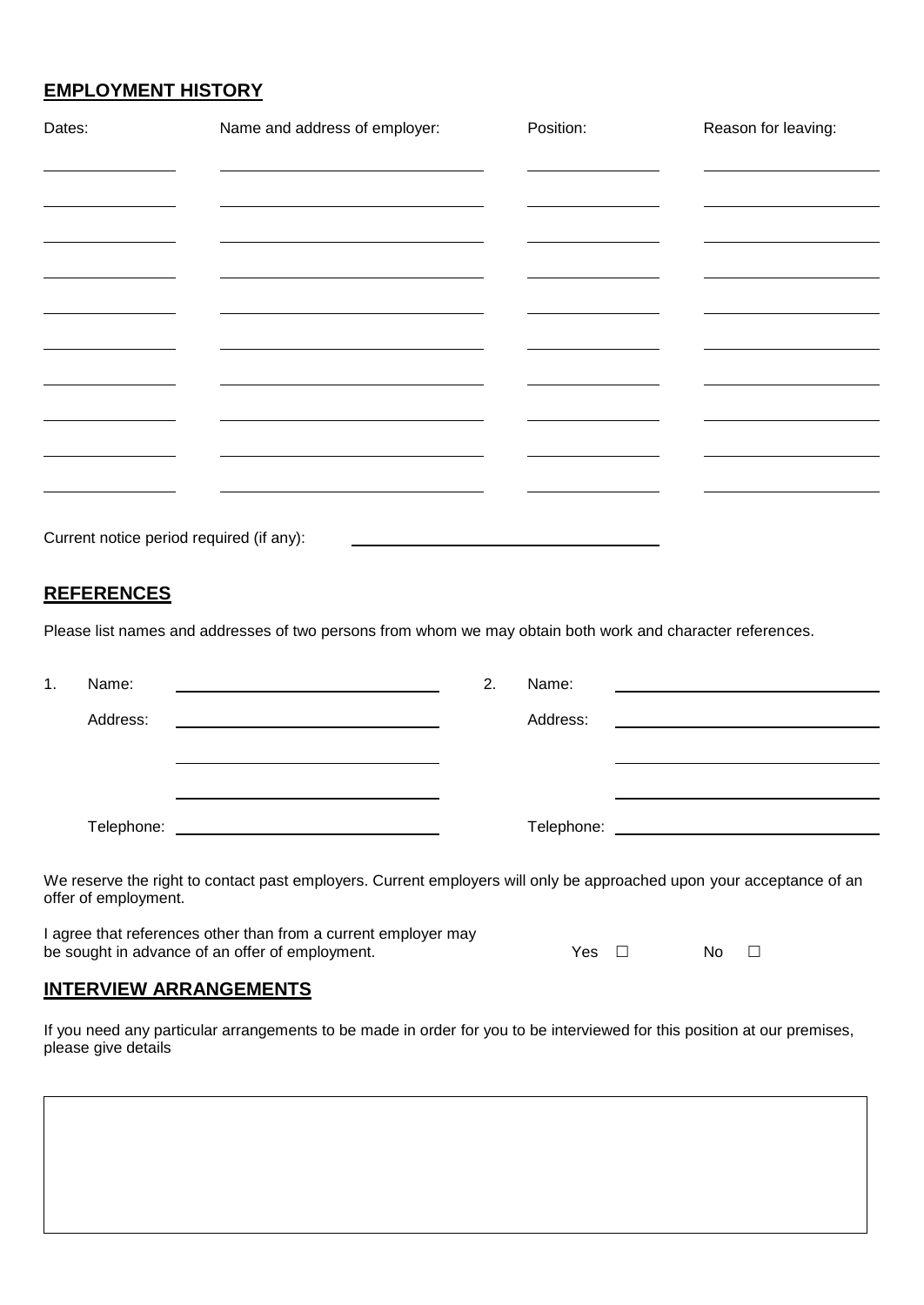#### **OUTSIDE INTERESTS**

Please give brief details of your interests outside work.

| <b>OTHER INFORMATION</b>                                          |                                                                                                                       |        |    |        |
|-------------------------------------------------------------------|-----------------------------------------------------------------------------------------------------------------------|--------|----|--------|
| Please list any holiday commitments for the rest of this year:    | <u> 1980 - Johann Barn, amerikan bestemannten bestemannten bestemannten aus dem Europa von dem Europa von dem Eur</u> |        |    |        |
|                                                                   |                                                                                                                       |        |    |        |
|                                                                   |                                                                                                                       |        |    |        |
| Are you able to work overtime where necessary?                    | Yes                                                                                                                   | $\Box$ | No | $\Box$ |
| Do you have any family or friends working for Osborne Stationers? | Yes                                                                                                                   | $\Box$ | No | П      |
| If yes, please give details:                                      |                                                                                                                       |        |    |        |
|                                                                   |                                                                                                                       |        |    |        |

### **YOUR APPLICATION FOR THIS POSITION**

Give details of the experience, skills and personal qualities that will enable you to undertake the position applied for successfully: